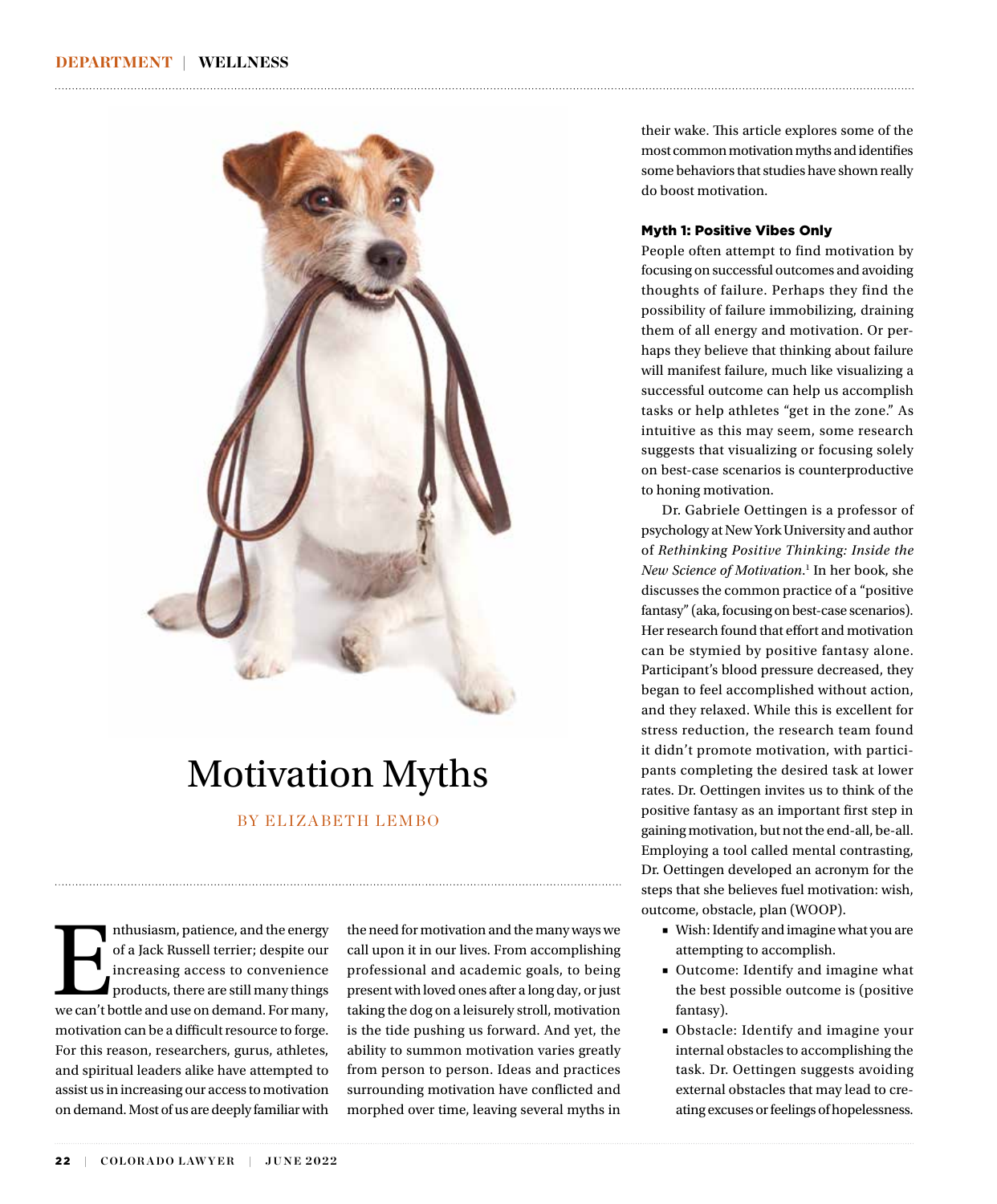### THE WOOP METHOD

|  | Wish     | Identify and imagine what you're attempting to accomplish.                           |
|--|----------|--------------------------------------------------------------------------------------|
|  | Outcome  | Identify and imagine the best possible outcome.                                      |
|  | Obstacle | Identify and imagine your internal obstacles to accomplishing the task.              |
|  | Plan     | Create a plan for mastering the obstacles, following an if/then<br>behavior formula. |

Source: https://woopmylife.org.

■ Plan: Create a plan for mastering the obstacles, following an if/then behavior formula. For example, "If I find myself distracted from work, I'll take a 10-minute break and return."

The research found that participants who used WOOP accomplished their desired tasks at greater rates than those who only envisioned the positive fantasy. The catch? The "wish" needs to be something you care about. Of course, this begs the question—how do you motivate yourself to do something you *don't* care about? Stay tuned, we'll cover this in our next myth. Dr. Oettingen and her team developed a free app

that assists people in creating and following a mental contrasting practice, the WOOP App. You can also find more information about the science behind WOOP and practice tips at www.woopmylife.org.

### Myth 2: Go Big or Go Home

When it comes to motivation, some may think the bigger the goal, the better. Large goals are great at grounding us to a north star. They can inform decisions by providing direction and can inspire hope about our futures. As with our last myth, additional considerations may increase how this vision can motivate us. For many, large goals can become immobilizing. We may debate where to start, struggle with imposter syndrome, or procrastinate due to perfectionism, especially if the goal is important to us or relates to our livelihood. For lawyers, studying for the bar exam is a universal example

## **COLORADO LAWYER ASSISTANCE PROGRAM**



The Colorado Lawyer Assistance Program (COLAP) is an *independent and confidential* program exclusively for judges, lawyers, and law students. Established by Colorado Supreme Court Rule 254, COLAP provides assistance with practice management, work/life integration, stress/anger management, anxiety, depression, substance abuse, and any career challenge that interferes with the

ability to be a productive member of the legal community. COLAP provides referrals for a wide variety of personal and professional issues, assistance with interventions, voluntary monitoring programs, supportive relationships with peer volunteers, and educational programs (including ethics CLEs).

> **We would love to share our success stories, but they are completely confidential.**

For more information or for confidential assistance, please contact COLAP at **303-986-3345**. Visit our website at **www.coloradolap.org**.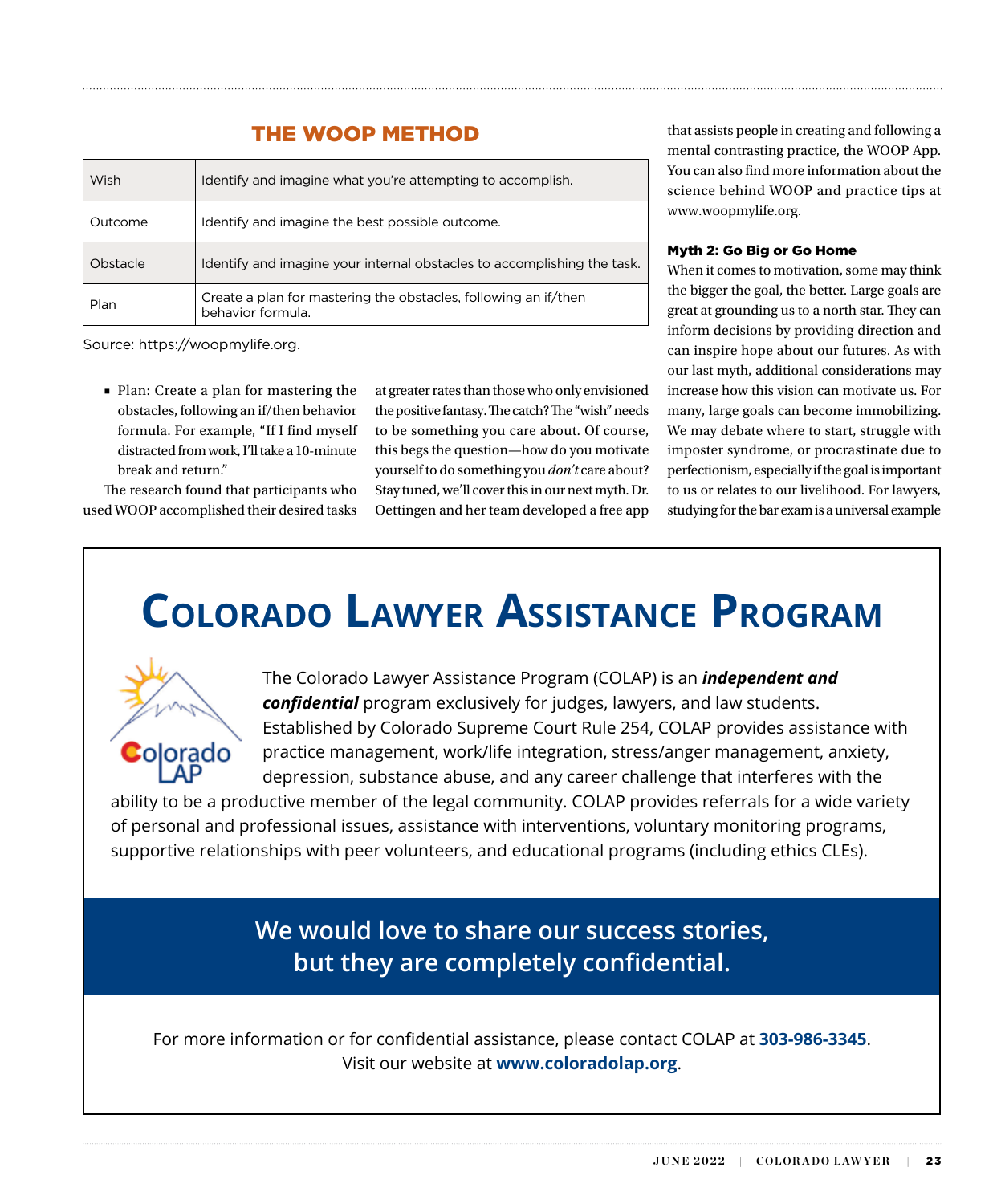of a large goal that most likely created anxiety and potentially paralyzed action, especially in narrowing down large amounts of practice area content to minimal outlines.

Fortunately, there are techniques for making big tasks more manageable. One example is behavioral activation (BA), which is an important component of cognitive therapy, the leading empirical treatment for depression. The goal of BA is to help individuals experiencing lethargy create positive changes in mood via behavior change. To achieve this, BA encourages breaking large goals into smaller goals and celebrating with rewards after accomplishing them. Studying for the bar exam is a much larger undertaking than focusing on gaining mastery and building outlines one section at a time. Needing to know everything all at once creates a lot of pressure. Creating small goals from large ones can help eliminate this pressure. Stanford behavioral scientist Dr. BJ Fogg adapts this practice in his book *Tiny Habits: The Small Changes That Change Everything*. 2

Dr. Fogg created an easy way to conceptualize this model of behavior change using the acronym B=MAP, "Behavior (B) happens when Motivation (M), Ability (A), and a Prompt (P) come together at the same moment." Dr. Fogg defines a prompt as any reminder to engage in a behavior. The greater the undertaking, the more motivation we may need, hence breaking larger goals into smaller ones. *Tiny Habits* emulates the spirit of BA through the practice of intentionally making behavior change incremental, accessible, and easier. Fogg offers clear examples of tiny habits and how small to start: Want to read more? Begin by reading one paragraph per day. Want to start a meditation practice? Start by taking three deep breaths a day.

# Trial Coming Up? I can help

## **SCOTT JURDEM**

Best Lawyers in America

**Inducted American Board** of Trial Attorneys

Board Certified Civil Trial Advocate -National Board of Trial Advocacy

Life Member - NACDL 2006-2021 Colorado Super Lawyer "Don't Get Outgunned"

JURDEM, LLC 820 Pearl Street, Suite H, Boulder, Colorado, 80302 303-402-6717 sj@jurdem.com www.jurdem.com

A successful tiny habit practice includes fitting the desired behavior into your day naturally, along with small mental celebrations to help "rewire" your brain and reinforce the new behavior. We usually celebrate accomplishing large tasks and grossly underestimate the power of rewards and celebrations for accomplishing smaller tasks. While it may initially feel unnatural or frivolous to reward even the smallest change or accomplishment, the relationship between behavior and reward is a large component of the learning process for all mammals.

Not sure what to reward yourself with? Consider the BA skill of creating a reward menu that includes things like favorite people, places, foods, and activities, and reward yourself for accomplishing small tasks. In addition to serving as a reinforcement of desired behavior change, rewards can also contribute to motivation. Larger rewards can be especially helpful when we do not have as much internal motivation for the task or goal as we may wish.

### Myth 3: No Shame, No Gain

People often attempt to motivate themselves with insults ranging from self-deprecating humor to self-hatred. You might have noticed this tendency in yourself or your clients, colleagues, family, and friends. Some of us may believe this is the "best" or "only" way to spark motivation, particularly if our elders (parents, teachers, coaches, etc.) used criticism to get us motivated during our formative years. While self-criticism and shame can create behavior change in acute and often painful contexts, research suggests that it is significantly less effective than using self-compassion to boost motivation. A team of researchers found that "self-critical perfectionism" was one factor that predicted developing anxious and depressive symptoms over a two-year study.<sup>3</sup> We know that depression and anxiety often result in decreased functioning, so it's safe to say that perfectionism, self-criticism, and shame offer us a less sustainable strategy for motivation.

Enter Dr. Kristin Neff, an associate professor of educational psychology at the University of Texas at Austin. Dr. Neff has dedicated her career to researching self-compassion and describes the practice as having a "healthy attitude towards oneself." While this concept might be foreign to